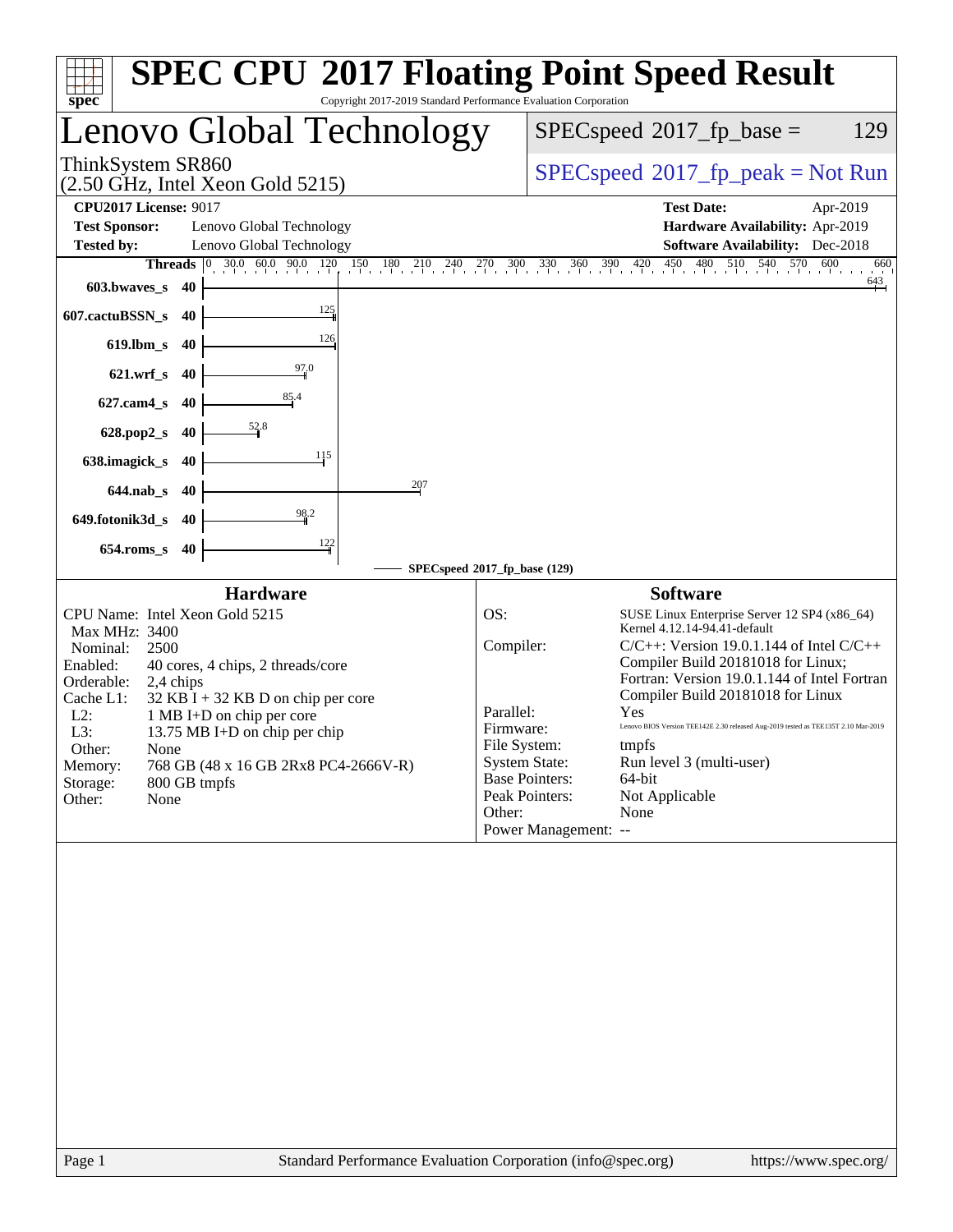

### **[SPEC CPU](http://www.spec.org/auto/cpu2017/Docs/result-fields.html#SPECCPU2017FloatingPointSpeedResult)[2017 Floating Point Speed Result](http://www.spec.org/auto/cpu2017/Docs/result-fields.html#SPECCPU2017FloatingPointSpeedResult)** Copyright 2017-2019 Standard Performance Evaluation Corporation

## Lenovo Global Technology

(2.50 GHz, Intel Xeon Gold 5215)

 $SPEC speed^{\circ}2017\_fp\_base = 129$ 

## ThinkSystem SR860<br>  $SPEC speed^{\circ}2017$ \_fp\_peak = Not Run

**[Test Sponsor:](http://www.spec.org/auto/cpu2017/Docs/result-fields.html#TestSponsor)** Lenovo Global Technology **[Hardware Availability:](http://www.spec.org/auto/cpu2017/Docs/result-fields.html#HardwareAvailability)** Apr-2019 **[Tested by:](http://www.spec.org/auto/cpu2017/Docs/result-fields.html#Testedby)** Lenovo Global Technology **[Software Availability:](http://www.spec.org/auto/cpu2017/Docs/result-fields.html#SoftwareAvailability)** Dec-2018

**[CPU2017 License:](http://www.spec.org/auto/cpu2017/Docs/result-fields.html#CPU2017License)** 9017 **[Test Date:](http://www.spec.org/auto/cpu2017/Docs/result-fields.html#TestDate)** Apr-2019

## **[Results Table](http://www.spec.org/auto/cpu2017/Docs/result-fields.html#ResultsTable)**

|                  | <b>Base</b>                 |                |                |                |       | <b>Peak</b>    |       |                |                |              |                |              |                |              |
|------------------|-----------------------------|----------------|----------------|----------------|-------|----------------|-------|----------------|----------------|--------------|----------------|--------------|----------------|--------------|
| <b>Benchmark</b> | <b>Threads</b>              | <b>Seconds</b> | Ratio          | <b>Seconds</b> | Ratio | <b>Seconds</b> | Ratio | <b>Threads</b> | <b>Seconds</b> | <b>Ratio</b> | <b>Seconds</b> | <b>Ratio</b> | <b>Seconds</b> | <b>Ratio</b> |
| 603.bwayes s     | 40                          | 91.7           | 643            | 91.8           | 643   | 90.3           | 654   |                |                |              |                |              |                |              |
| 607.cactuBSSN s  | 40                          | <u>133</u>     | 125            | 132            | 126   | 134            | 125   |                |                |              |                |              |                |              |
| $619.$ lbm s     | 40                          | 41.4           | 127            | 41.5           | 126   | 41.4           | 126   |                |                |              |                |              |                |              |
| $621.wrf$ s      | 40                          | 136            | 97.0           | 134            | 98.5  | 137            | 96.6  |                |                |              |                |              |                |              |
| $627$ .cam4 s    | 40                          | 104            | 85.4           | 104            | 85.2  | 104            | 85.4  |                |                |              |                |              |                |              |
| $628.pop2_s$     | 40                          | 222            | 53.4           | 225            | 52.8  | 230            | 51.6  |                |                |              |                |              |                |              |
| 638.imagick_s    | 40                          | 125            | 115            | 125            | 115   | 125            | 116   |                |                |              |                |              |                |              |
| $644$ .nab s     | 40                          | 84.3           | 207            | 84.2           | 207   | 84.2           | 207   |                |                |              |                |              |                |              |
| 649.fotonik3d s  | 40                          | 91.7           | 99.4           | 92.8           | 98.2  | 94.0           | 97.0  |                |                |              |                |              |                |              |
| $654$ .roms s    | 40                          | 131            | 120            | 129            | 122   | 129            | 122   |                |                |              |                |              |                |              |
|                  | $SPECspeed*2017_fp\_base =$ |                | 129            |                |       |                |       |                |                |              |                |              |                |              |
|                  | $SPECspeed*2017_fp\_peak =$ |                | <b>Not Run</b> |                |       |                |       |                |                |              |                |              |                |              |

Results appear in the [order in which they were run.](http://www.spec.org/auto/cpu2017/Docs/result-fields.html#RunOrder) Bold underlined text [indicates a median measurement](http://www.spec.org/auto/cpu2017/Docs/result-fields.html#Median).

## **[Operating System Notes](http://www.spec.org/auto/cpu2017/Docs/result-fields.html#OperatingSystemNotes)**

```
 Stack size set to unlimited using "ulimit -s unlimited"
 Tmpfs filesystem can be set with:
 mount -t tmpfs -o size=800g tmpfs /home
 Process tuning setting:
  echo 50000 > /proc/sys/kernel/sched_cfs_bandwidth_slice_us
  echo 240000000 > /proc/sys/kernel/sched_latency_ns
  echo 5000000 > /proc/sys/kernel/sched_migration_cost_ns
  echo 100000000 > /proc/sys/kernel/sched_min_granularity_ns
  echo 150000000 > /proc/sys/kernel/sched_wakeup_granularity_ns
```
#### **[General Notes](http://www.spec.org/auto/cpu2017/Docs/result-fields.html#GeneralNotes)**

Environment variables set by runcpu before the start of the run: KMP\_AFFINITY = "granularity=fine,compact,1,0" LD\_LIBRARY\_PATH = "/home/cpu2017-1.0.5-ic19.0u1/lib/intel64" OMP\_STACKSIZE = "192M" Binaries compiled on a system with 1x Intel Core i9-7900X CPU + 32GB RAM memory using Redhat Enterprise Linux 7.5 Transparent Huge Pages enabled by default Prior to runcpu invocation Filesystem page cache synced and cleared with: sync; echo 3> /proc/sys/vm/drop\_caches NA: The test sponsor attests, as of date of publication, that CVE-2017-5754 (Meltdown) is mitigated in the system as tested and documented. Yes: The test sponsor attests, as of date of publication, that CVE-2017-5753 (Spectre variant 1) is mitigated in the system as tested and documented.

**(Continued on next page)**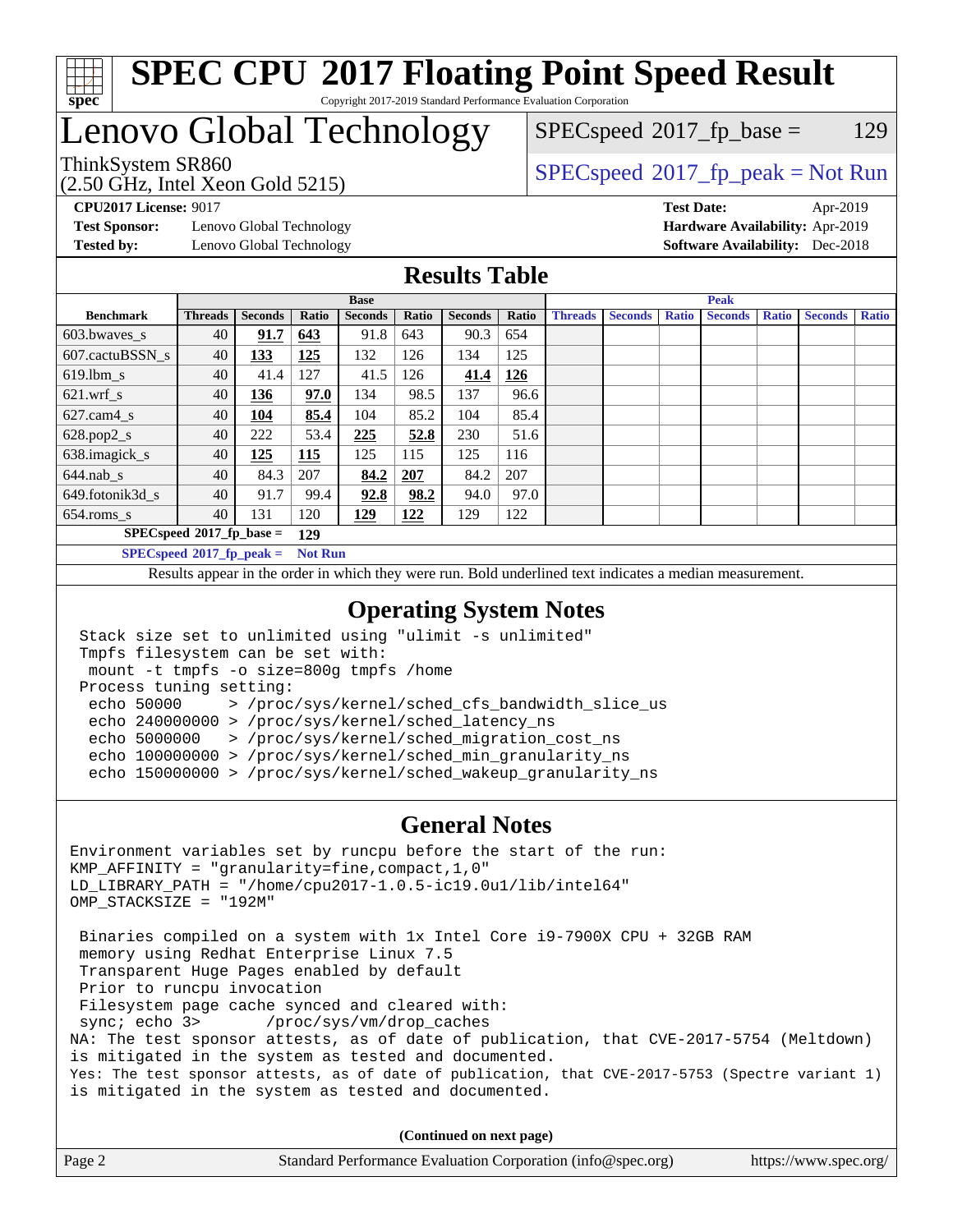

# **[SPEC CPU](http://www.spec.org/auto/cpu2017/Docs/result-fields.html#SPECCPU2017FloatingPointSpeedResult)[2017 Floating Point Speed Result](http://www.spec.org/auto/cpu2017/Docs/result-fields.html#SPECCPU2017FloatingPointSpeedResult)**

Copyright 2017-2019 Standard Performance Evaluation Corporation

Lenovo Global Technology

 $SPECspeed^{\circ}2017\_fp\_base = 129$  $SPECspeed^{\circ}2017\_fp\_base = 129$ 

(2.50 GHz, Intel Xeon Gold 5215) ThinkSystem SR860<br>  $SPEC speed^{\circ}2017$ \_fp\_peak = Not Run

**[Test Sponsor:](http://www.spec.org/auto/cpu2017/Docs/result-fields.html#TestSponsor)** Lenovo Global Technology **[Hardware Availability:](http://www.spec.org/auto/cpu2017/Docs/result-fields.html#HardwareAvailability)** Apr-2019 **[Tested by:](http://www.spec.org/auto/cpu2017/Docs/result-fields.html#Testedby)** Lenovo Global Technology **[Software Availability:](http://www.spec.org/auto/cpu2017/Docs/result-fields.html#SoftwareAvailability)** Dec-2018

**[CPU2017 License:](http://www.spec.org/auto/cpu2017/Docs/result-fields.html#CPU2017License)** 9017 **[Test Date:](http://www.spec.org/auto/cpu2017/Docs/result-fields.html#TestDate)** Apr-2019

## **[General Notes \(Continued\)](http://www.spec.org/auto/cpu2017/Docs/result-fields.html#GeneralNotes)**

Yes: The test sponsor attests, as of date of publication, that CVE-2017-5715 (Spectre variant 2) is mitigated in the system as tested and documented. Yes: The test sponsor attests, as of date of publication, that CVE-2018-3640 (Spectre variant 3a) is mitigated in the system as tested and documented. Yes: The test sponsor attests, as of date of publication, that CVE-2018-3639 (Spectre variant 4) is mitigated in the system as tested and documented.

## **[Platform Notes](http://www.spec.org/auto/cpu2017/Docs/result-fields.html#PlatformNotes)**

Page 3 Standard Performance Evaluation Corporation [\(info@spec.org\)](mailto:info@spec.org) <https://www.spec.org/> BIOS configuration: Choose Operating Mode set to Maximum Performance Choose Operating Mode set to Custom Mode Adjacent Cache Prefetch set to Disable MONITOR/MWAIT set to Enable Sysinfo program /home/cpu2017-1.0.5-ic19.0u1/bin/sysinfo Rev: r5974 of 2018-05-19 9bcde8f2999c33d61f64985e45859ea9 running on linux-6lsv Wed Apr 24 19:57:48 2019 SUT (System Under Test) info as seen by some common utilities. For more information on this section, see <https://www.spec.org/cpu2017/Docs/config.html#sysinfo> From /proc/cpuinfo model name : Intel(R) Xeon(R) Gold 5215 CPU @ 2.50GHz 4 "physical id"s (chips) 80 "processors" cores, siblings (Caution: counting these is hw and system dependent. The following excerpts from /proc/cpuinfo might not be reliable. Use with caution.) cpu cores : 10 siblings : 20 physical 0: cores 0 1 2 3 4 8 9 10 11 12 physical 1: cores 0 1 2 3 4 8 9 10 11 12 physical 2: cores 0 1 2 3 4 8 9 10 11 12 physical 3: cores 0 1 2 3 4 8 9 10 11 12 From lscpu: Architecture: x86\_64 CPU op-mode(s): 32-bit, 64-bit Byte Order: Little Endian  $CPU(s):$  80 On-line CPU(s) list: 0-79 Thread(s) per core: 2 Core(s) per socket: 10 Socket(s): 4 NUMA node(s): 4 Vendor ID: GenuineIntel **(Continued on next page)**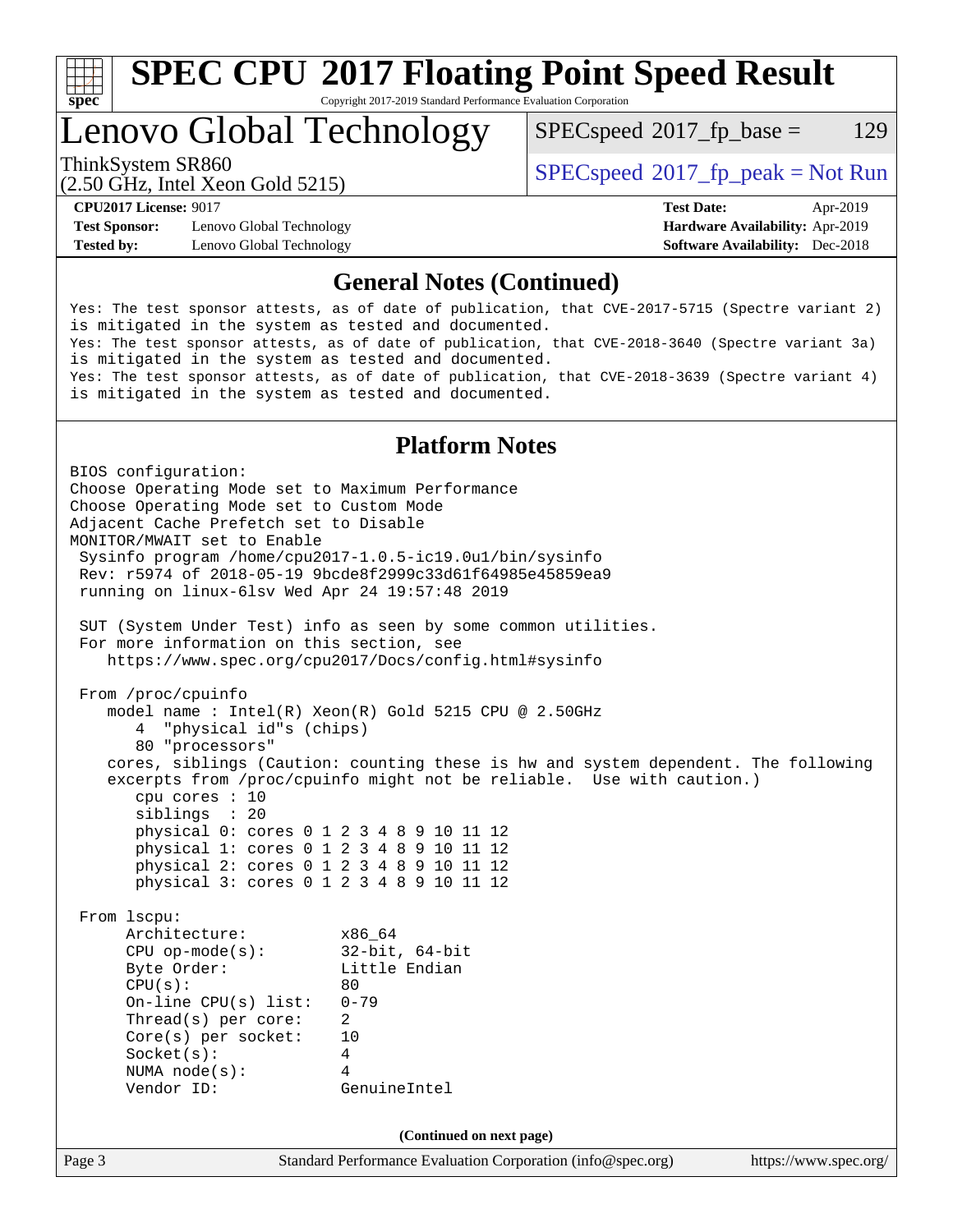

# **[SPEC CPU](http://www.spec.org/auto/cpu2017/Docs/result-fields.html#SPECCPU2017FloatingPointSpeedResult)[2017 Floating Point Speed Result](http://www.spec.org/auto/cpu2017/Docs/result-fields.html#SPECCPU2017FloatingPointSpeedResult)**

Copyright 2017-2019 Standard Performance Evaluation Corporation

## Lenovo Global Technology

 $SPEC speed^{\circ}2017\_fp\_base = 129$ 

(2.50 GHz, Intel Xeon Gold 5215)

ThinkSystem SR860<br>  $SPECTI<sub>z</sub> Intel Yesp *Col15215*$   $SPECTI<sub>z</sub> Intel Yesp *Col15215*$ 

**[CPU2017 License:](http://www.spec.org/auto/cpu2017/Docs/result-fields.html#CPU2017License)** 9017 **[Test Date:](http://www.spec.org/auto/cpu2017/Docs/result-fields.html#TestDate)** Apr-2019

**[Test Sponsor:](http://www.spec.org/auto/cpu2017/Docs/result-fields.html#TestSponsor)** Lenovo Global Technology **[Hardware Availability:](http://www.spec.org/auto/cpu2017/Docs/result-fields.html#HardwareAvailability)** Apr-2019 **[Tested by:](http://www.spec.org/auto/cpu2017/Docs/result-fields.html#Testedby)** Lenovo Global Technology **[Software Availability:](http://www.spec.org/auto/cpu2017/Docs/result-fields.html#SoftwareAvailability)** Dec-2018

#### **[Platform Notes \(Continued\)](http://www.spec.org/auto/cpu2017/Docs/result-fields.html#PlatformNotes)**

 CPU family: 6 Model: 85 Model name: Intel(R) Xeon(R) Gold 5215 CPU @ 2.50GHz Stepping: 6 CPU MHz: 2500.000 CPU max MHz: 3400.0000 CPU min MHz:  $1000.0000$ <br>BogoMIPS: 5000.00 BogoMIPS: Virtualization: VT-x L1d cache: 32K L1i cache: 32K L2 cache: 1024K L3 cache: 14080K NUMA node0 CPU(s): 0-9,40-49 NUMA node1 CPU(s): 10-19,50-59 NUMA node2 CPU(s): 20-29,60-69 NUMA node3 CPU(s): 30-39,70-79 Flags: fpu vme de pse tsc msr pae mce cx8 apic sep mtrr pge mca cmov pat pse36 clflush dts acpi mmx fxsr sse sse2 ss ht tm pbe syscall nx pdpe1gb rdtscp lm constant\_tsc art arch\_perfmon pebs bts rep\_good nopl xtopology nonstop\_tsc cpuid aperfmperf pni pclmulqdq dtes64 ds\_cpl vmx smx est tm2 ssse3 sdbg fma cx16 xtpr pdcm pcid dca sse4\_1 sse4\_2 x2apic movbe popcnt tsc\_deadline\_timer aes xsave avx f16c rdrand lahf\_lm abm 3dnowprefetch cpuid\_fault epb cat\_l3 cdp\_l3 invpcid\_single ssbd mba ibrs ibpb stibp tpr\_shadow vnmi flexpriority ept vpid fsgsbase tsc\_adjust bmi1 hle avx2 smep bmi2 erms invpcid rtm cqm mpx rdt\_a avx512f avx512dq rdseed adx smap clflushopt clwb intel\_pt avx512cd avx512bw avx512vl xsaveopt xsavec xgetbv1 xsaves cqm\_llc cqm\_occup\_llc cqm\_mbm\_total cqm\_mbm\_local dtherm ida arat pln pts pku ospke

 /proc/cpuinfo cache data cache size : 14080 KB

avx512\_vnni flush\_l1d arch\_capabilities

 From numactl --hardware WARNING: a numactl 'node' might or might not correspond to a physical chip. available: 4 nodes (0-3) node 0 cpus: 0 1 2 3 4 5 6 7 8 9 40 41 42 43 44 45 46 47 48 49 node 0 size: 193133 MB node 0 free: 192798 MB node 1 cpus: 10 11 12 13 14 15 16 17 18 19 50 51 52 53 54 55 56 57 58 59 node 1 size: 193521 MB node 1 free: 193247 MB node 2 cpus: 20 21 22 23 24 25 26 27 28 29 60 61 62 63 64 65 66 67 68 69 node 2 size: 193492 MB node 2 free: 190737 MB node 3 cpus: 30 31 32 33 34 35 36 37 38 39 70 71 72 73 74 75 76 77 78 79 node 3 size: 193519 MB node 3 free: 182555 MB

**(Continued on next page)**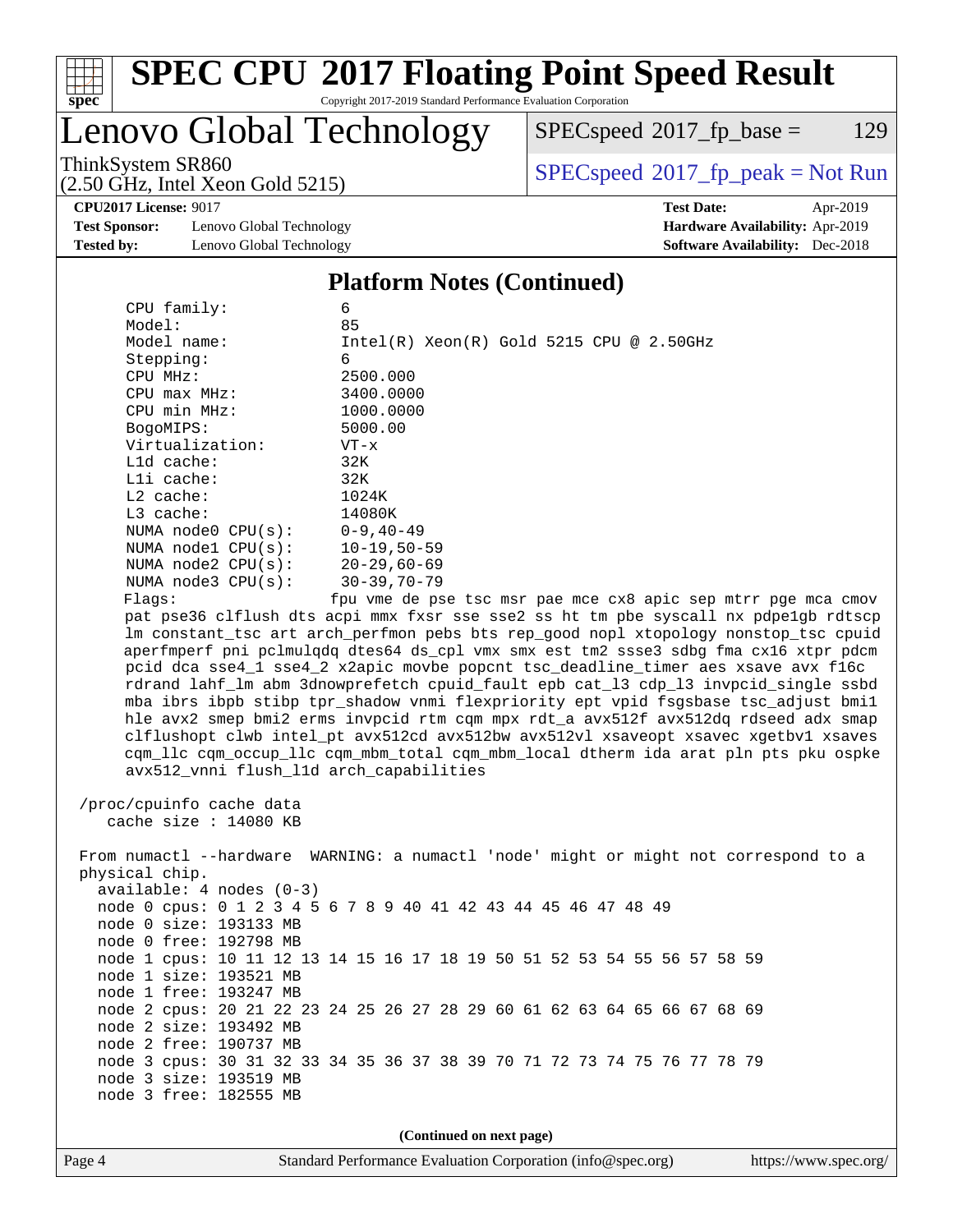| <b>SPEC CPU®2017 Floating Point Speed Result</b><br>Copyright 2017-2019 Standard Performance Evaluation Corporation<br>spec <sup>®</sup> |                                                                                                                                                                                                                                                                                                                                                     |                                                                                                                                                                               |  |  |  |  |
|------------------------------------------------------------------------------------------------------------------------------------------|-----------------------------------------------------------------------------------------------------------------------------------------------------------------------------------------------------------------------------------------------------------------------------------------------------------------------------------------------------|-------------------------------------------------------------------------------------------------------------------------------------------------------------------------------|--|--|--|--|
|                                                                                                                                          | Lenovo Global Technology                                                                                                                                                                                                                                                                                                                            | 129<br>$SPEC speed^{\circ}2017\_fp\_base =$                                                                                                                                   |  |  |  |  |
| ThinkSystem SR860                                                                                                                        | $(2.50 \text{ GHz}, \text{Intel Xeon Gold } 5215)$                                                                                                                                                                                                                                                                                                  | $SPEC speed^{\circ}2017\_fp\_peak = Not Run$                                                                                                                                  |  |  |  |  |
| <b>CPU2017 License: 9017</b><br><b>Test Sponsor:</b><br><b>Tested by:</b>                                                                | Lenovo Global Technology<br>Lenovo Global Technology                                                                                                                                                                                                                                                                                                | <b>Test Date:</b><br>Apr-2019<br>Hardware Availability: Apr-2019<br><b>Software Availability:</b> Dec-2018                                                                    |  |  |  |  |
|                                                                                                                                          | <b>Platform Notes (Continued)</b>                                                                                                                                                                                                                                                                                                                   |                                                                                                                                                                               |  |  |  |  |
| node distances:<br>node<br>$\mathbf{0}$<br>0:<br>10<br>1:<br>21 10<br>2:<br>21 31<br>3:<br>31<br>From /proc/meminfo                      | $\mathbf{1}$<br>2<br>3<br>21<br>31<br>21<br>31<br>21<br>10<br>21<br>21<br>21<br>10                                                                                                                                                                                                                                                                  |                                                                                                                                                                               |  |  |  |  |
| MemTotal:<br>HugePages_Total:<br>Hugepagesize:                                                                                           | 792235464 kB<br>0<br>2048 kB                                                                                                                                                                                                                                                                                                                        |                                                                                                                                                                               |  |  |  |  |
| SuSE-release:<br>os-release:<br>NAME="SLES"<br>ID="sles"                                                                                 | From /etc/*release* /etc/*version*<br>SUSE Linux Enterprise Server 12 (x86_64)<br>$VERSION = 12$<br>PATCHLEVEL = $4$<br># Please check /etc/os-release for details about this release.<br>VERSION="12-SP4"<br>VERSION ID="12.4"<br>PRETTY_NAME="SUSE Linux Enterprise Server 12 SP4"<br>ANSI $COLOR = "0;32"$<br>CPE_NAME="cpe:/o:suse:sles:12:sp4" | # This file is deprecated and will be removed in a future service pack or release.                                                                                            |  |  |  |  |
| uname $-a$ :                                                                                                                             | x86_64 x86_64 x86_64 GNU/Linux                                                                                                                                                                                                                                                                                                                      | Linux linux-61sv 4.12.14-94.41-default #1 SMP Wed Oct 31 12:25:04 UTC 2018 (3090901)                                                                                          |  |  |  |  |
|                                                                                                                                          | Kernel self-reported vulnerability status:                                                                                                                                                                                                                                                                                                          |                                                                                                                                                                               |  |  |  |  |
| IBPB, IBRS FW                                                                                                                            | CVE-2017-5754 (Meltdown):<br>Not affected<br>CVE-2017-5753 (Spectre variant 1): Mitigation: __user pointer sanitization                                                                                                                                                                                                                             | CVE-2017-5715 (Spectre variant 2): Mitigation: Indirect Branch Restricted Speculation,                                                                                        |  |  |  |  |
|                                                                                                                                          | run-level 3 Apr 24 16:56                                                                                                                                                                                                                                                                                                                            |                                                                                                                                                                               |  |  |  |  |
| Filesystem<br>tmpfs                                                                                                                      | SPEC is set to: /home/cpu2017-1.0.5-ic19.0u1<br>Type Size Used Avail Use% Mounted on<br>tmpfs 800G 8.3G 792G 2% / home                                                                                                                                                                                                                              |                                                                                                                                                                               |  |  |  |  |
|                                                                                                                                          |                                                                                                                                                                                                                                                                                                                                                     | Additional information from dmidecode follows. WARNING: Use caution when you interpret<br>this section. The 'dmidecode' program reads system data which is "intended to allow |  |  |  |  |
|                                                                                                                                          | (Continued on next page)                                                                                                                                                                                                                                                                                                                            |                                                                                                                                                                               |  |  |  |  |

| Page 5<br>Standard Performance Evaluation Corporation (info@spec.org) | https://www.spec.org/ |
|-----------------------------------------------------------------------|-----------------------|
|-----------------------------------------------------------------------|-----------------------|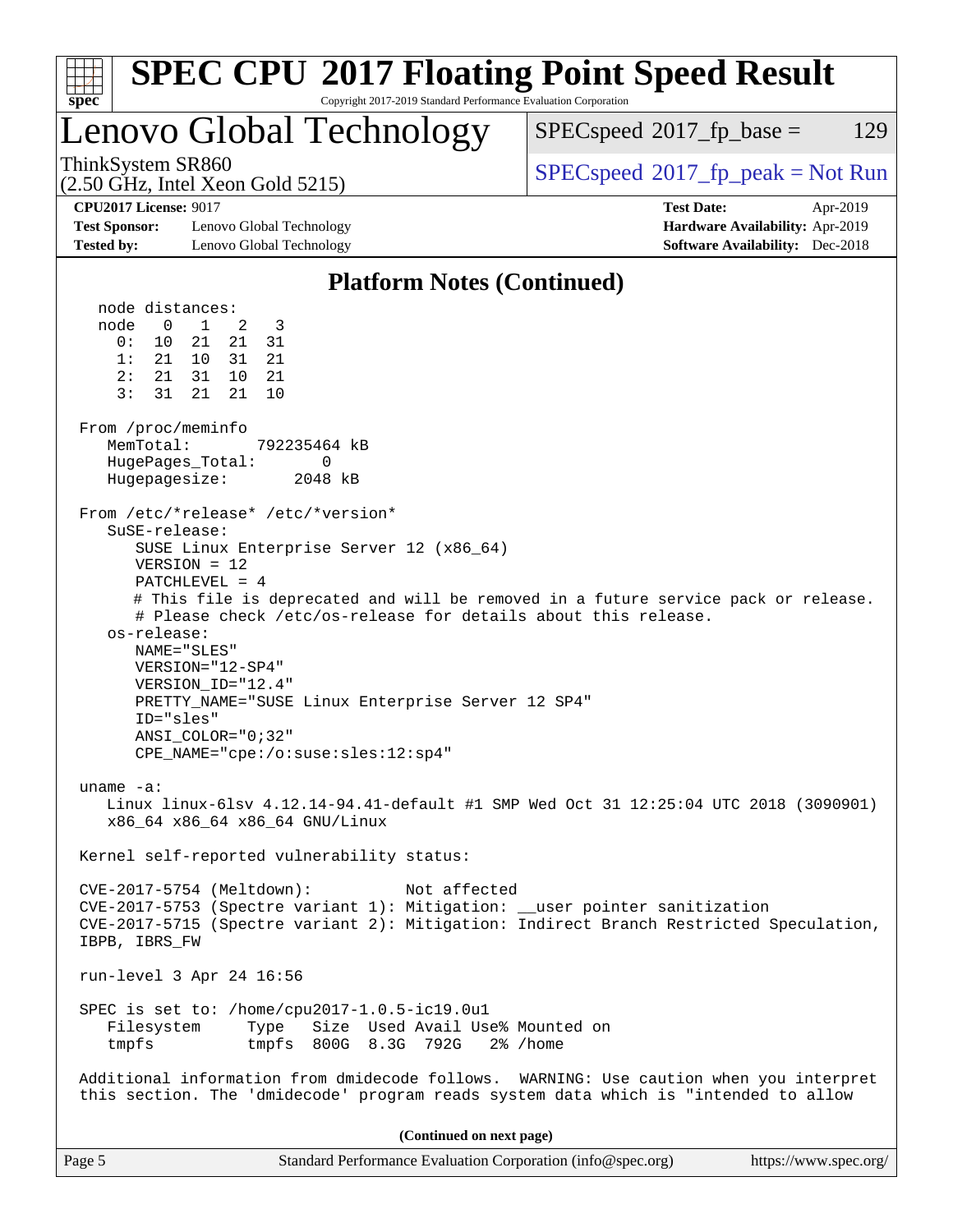

## **[SPEC CPU](http://www.spec.org/auto/cpu2017/Docs/result-fields.html#SPECCPU2017FloatingPointSpeedResult)[2017 Floating Point Speed Result](http://www.spec.org/auto/cpu2017/Docs/result-fields.html#SPECCPU2017FloatingPointSpeedResult)** Copyright 2017-2019 Standard Performance Evaluation Corporation

## Lenovo Global Technology

 $SPECspeed^{\circledcirc}2017_fp\_base = 129$  $SPECspeed^{\circledcirc}2017_fp\_base = 129$ 

(2.50 GHz, Intel Xeon Gold 5215)

ThinkSystem SR860<br>  $SPEC speed^{\circ}2017$ \_fp\_peak = Not Run

**[Test Sponsor:](http://www.spec.org/auto/cpu2017/Docs/result-fields.html#TestSponsor)** Lenovo Global Technology **[Hardware Availability:](http://www.spec.org/auto/cpu2017/Docs/result-fields.html#HardwareAvailability)** Apr-2019 **[Tested by:](http://www.spec.org/auto/cpu2017/Docs/result-fields.html#Testedby)** Lenovo Global Technology **[Software Availability:](http://www.spec.org/auto/cpu2017/Docs/result-fields.html#SoftwareAvailability)** Dec-2018

**[CPU2017 License:](http://www.spec.org/auto/cpu2017/Docs/result-fields.html#CPU2017License)** 9017 **[Test Date:](http://www.spec.org/auto/cpu2017/Docs/result-fields.html#TestDate)** Apr-2019

### **[Platform Notes \(Continued\)](http://www.spec.org/auto/cpu2017/Docs/result-fields.html#PlatformNotes)**

 hardware to be accurately determined", but the intent may not be met, as there are frequent changes to hardware, firmware, and the "DMTF SMBIOS" standard. BIOS Lenovo -[TEE135T-2.10]- 03/21/2019 Memory: 48x Samsung M393A2K43BB1-CTD 16 GB 2 rank 2666

(End of data from sysinfo program)

### **[Compiler Version Notes](http://www.spec.org/auto/cpu2017/Docs/result-fields.html#CompilerVersionNotes)**

Page 6 Standard Performance Evaluation Corporation [\(info@spec.org\)](mailto:info@spec.org) <https://www.spec.org/> ============================================================================== C | 619.lbm\_s(base) 638.imagick\_s(base) 644.nab\_s(base) ------------------------------------------------------------------------------ Intel(R) C Intel(R) 64 Compiler for applications running on Intel(R)  $64$ , Version 19.0.1.144 Build 20181018 Copyright (C) 1985-2018 Intel Corporation. All rights reserved. ------------------------------------------------------------------------------ ============================================================================== C++, C, Fortran | 607.cactuBSSN\_s(base) ------------------------------------------------------------------------------ Intel(R) C++ Intel(R) 64 Compiler for applications running on Intel(R)  $64$ , Version 19.0.1.144 Build 20181018 Copyright (C) 1985-2018 Intel Corporation. All rights reserved. Intel(R) C Intel(R) 64 Compiler for applications running on Intel(R) 64, Version 19.0.1.144 Build 20181018 Copyright (C) 1985-2018 Intel Corporation. All rights reserved. Intel(R) Fortran Intel(R) 64 Compiler for applications running on Intel(R) 64, Version 19.0.1.144 Build 20181018 Copyright (C) 1985-2018 Intel Corporation. All rights reserved. ------------------------------------------------------------------------------ ============================================================================== Fortran | 603.bwaves\_s(base) 649.fotonik3d\_s(base) 654.roms\_s(base) ------------------------------------------------------------------------------ Intel(R) Fortran Intel(R) 64 Compiler for applications running on Intel(R) 64, Version 19.0.1.144 Build 20181018 Copyright (C) 1985-2018 Intel Corporation. All rights reserved. ------------------------------------------------------------------------------ ============================================================================== Fortran, C | 621.wrf\_s(base) 627.cam4\_s(base) 628.pop2\_s(base) ------------------------------------------------------------------------------ Intel(R) Fortran Intel(R) 64 Compiler for applications running on Intel(R) 64, Version 19.0.1.144 Build 20181018 Copyright (C) 1985-2018 Intel Corporation. All rights reserved. **(Continued on next page)**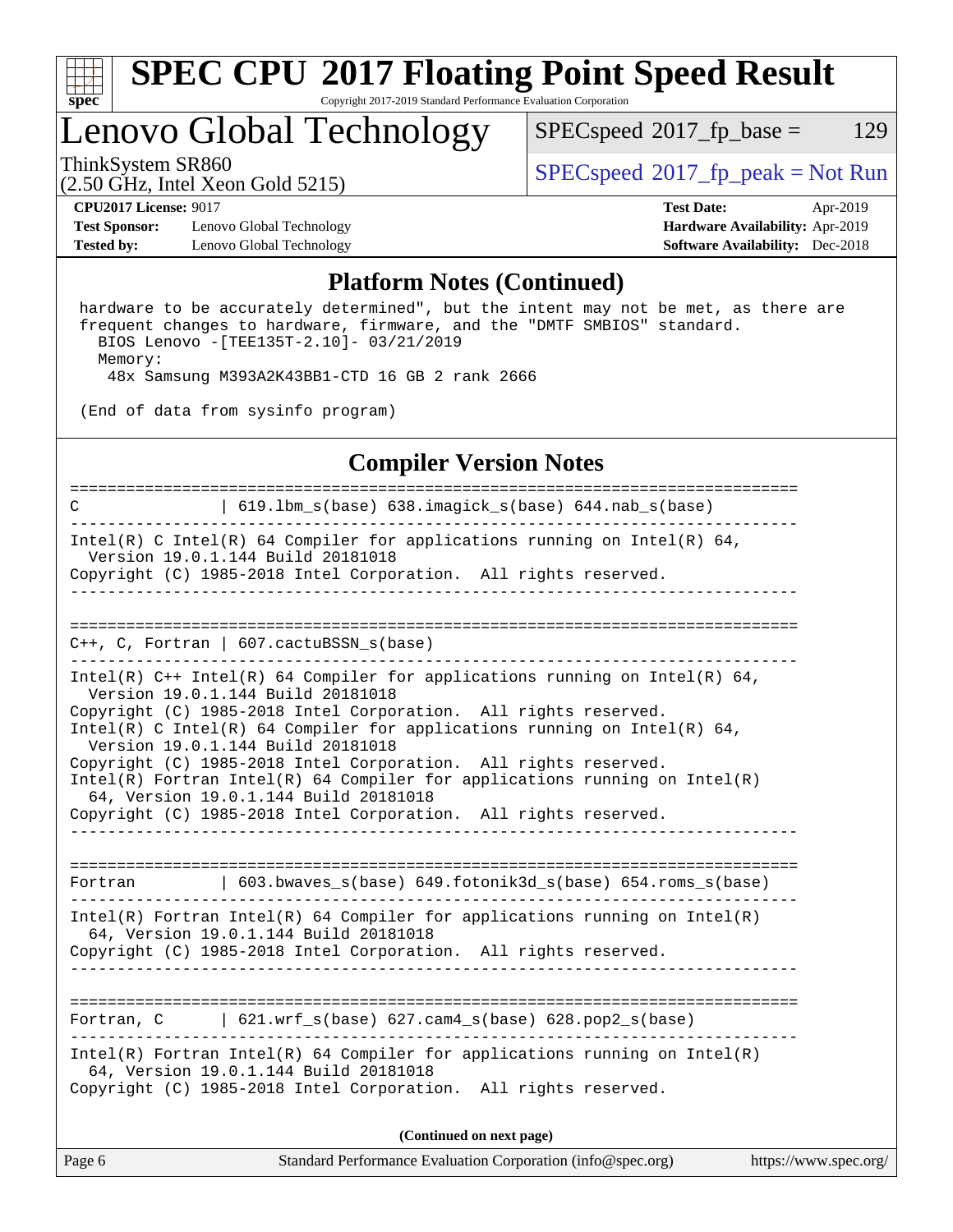

### **[SPEC CPU](http://www.spec.org/auto/cpu2017/Docs/result-fields.html#SPECCPU2017FloatingPointSpeedResult)[2017 Floating Point Speed Result](http://www.spec.org/auto/cpu2017/Docs/result-fields.html#SPECCPU2017FloatingPointSpeedResult)** Copyright 2017-2019 Standard Performance Evaluation Corporation

Lenovo Global Technology

 $SPEC speed^{\circ}2017\_fp\_base = 129$ 

ThinkSystem SR860<br>  $SPEC speed^{\circ}2017$ \_fp\_peak = Not Run

(2.50 GHz, Intel Xeon Gold 5215)

**[Test Sponsor:](http://www.spec.org/auto/cpu2017/Docs/result-fields.html#TestSponsor)** Lenovo Global Technology **[Hardware Availability:](http://www.spec.org/auto/cpu2017/Docs/result-fields.html#HardwareAvailability)** Apr-2019 **[Tested by:](http://www.spec.org/auto/cpu2017/Docs/result-fields.html#Testedby)** Lenovo Global Technology **[Software Availability:](http://www.spec.org/auto/cpu2017/Docs/result-fields.html#SoftwareAvailability)** Dec-2018

**[CPU2017 License:](http://www.spec.org/auto/cpu2017/Docs/result-fields.html#CPU2017License)** 9017 **[Test Date:](http://www.spec.org/auto/cpu2017/Docs/result-fields.html#TestDate)** Apr-2019

## **[Compiler Version Notes \(Continued\)](http://www.spec.org/auto/cpu2017/Docs/result-fields.html#CompilerVersionNotes)**

Intel(R) C Intel(R) 64 Compiler for applications running on Intel(R)  $64$ , Version 19.0.1.144 Build 20181018 Copyright (C) 1985-2018 Intel Corporation. All rights reserved. ------------------------------------------------------------------------------

**[Base Compiler Invocation](http://www.spec.org/auto/cpu2017/Docs/result-fields.html#BaseCompilerInvocation)**

[C benchmarks](http://www.spec.org/auto/cpu2017/Docs/result-fields.html#Cbenchmarks): [icc -m64 -std=c11](http://www.spec.org/cpu2017/results/res2019q3/cpu2017-20190722-16222.flags.html#user_CCbase_intel_icc_64bit_c11_33ee0cdaae7deeeab2a9725423ba97205ce30f63b9926c2519791662299b76a0318f32ddfffdc46587804de3178b4f9328c46fa7c2b0cd779d7a61945c91cd35)

[Fortran benchmarks](http://www.spec.org/auto/cpu2017/Docs/result-fields.html#Fortranbenchmarks): [ifort -m64](http://www.spec.org/cpu2017/results/res2019q3/cpu2017-20190722-16222.flags.html#user_FCbase_intel_ifort_64bit_24f2bb282fbaeffd6157abe4f878425411749daecae9a33200eee2bee2fe76f3b89351d69a8130dd5949958ce389cf37ff59a95e7a40d588e8d3a57e0c3fd751)

[Benchmarks using both Fortran and C](http://www.spec.org/auto/cpu2017/Docs/result-fields.html#BenchmarksusingbothFortranandC): [ifort -m64](http://www.spec.org/cpu2017/results/res2019q3/cpu2017-20190722-16222.flags.html#user_CC_FCbase_intel_ifort_64bit_24f2bb282fbaeffd6157abe4f878425411749daecae9a33200eee2bee2fe76f3b89351d69a8130dd5949958ce389cf37ff59a95e7a40d588e8d3a57e0c3fd751) [icc -m64 -std=c11](http://www.spec.org/cpu2017/results/res2019q3/cpu2017-20190722-16222.flags.html#user_CC_FCbase_intel_icc_64bit_c11_33ee0cdaae7deeeab2a9725423ba97205ce30f63b9926c2519791662299b76a0318f32ddfffdc46587804de3178b4f9328c46fa7c2b0cd779d7a61945c91cd35)

[Benchmarks using Fortran, C, and C++:](http://www.spec.org/auto/cpu2017/Docs/result-fields.html#BenchmarksusingFortranCandCXX) [icpc -m64](http://www.spec.org/cpu2017/results/res2019q3/cpu2017-20190722-16222.flags.html#user_CC_CXX_FCbase_intel_icpc_64bit_4ecb2543ae3f1412ef961e0650ca070fec7b7afdcd6ed48761b84423119d1bf6bdf5cad15b44d48e7256388bc77273b966e5eb805aefd121eb22e9299b2ec9d9) [icc -m64 -std=c11](http://www.spec.org/cpu2017/results/res2019q3/cpu2017-20190722-16222.flags.html#user_CC_CXX_FCbase_intel_icc_64bit_c11_33ee0cdaae7deeeab2a9725423ba97205ce30f63b9926c2519791662299b76a0318f32ddfffdc46587804de3178b4f9328c46fa7c2b0cd779d7a61945c91cd35) [ifort -m64](http://www.spec.org/cpu2017/results/res2019q3/cpu2017-20190722-16222.flags.html#user_CC_CXX_FCbase_intel_ifort_64bit_24f2bb282fbaeffd6157abe4f878425411749daecae9a33200eee2bee2fe76f3b89351d69a8130dd5949958ce389cf37ff59a95e7a40d588e8d3a57e0c3fd751)

## **[Base Portability Flags](http://www.spec.org/auto/cpu2017/Docs/result-fields.html#BasePortabilityFlags)**

 603.bwaves\_s: [-DSPEC\\_LP64](http://www.spec.org/cpu2017/results/res2019q3/cpu2017-20190722-16222.flags.html#suite_basePORTABILITY603_bwaves_s_DSPEC_LP64) 607.cactuBSSN\_s: [-DSPEC\\_LP64](http://www.spec.org/cpu2017/results/res2019q3/cpu2017-20190722-16222.flags.html#suite_basePORTABILITY607_cactuBSSN_s_DSPEC_LP64) 619.lbm\_s: [-DSPEC\\_LP64](http://www.spec.org/cpu2017/results/res2019q3/cpu2017-20190722-16222.flags.html#suite_basePORTABILITY619_lbm_s_DSPEC_LP64) 621.wrf\_s: [-DSPEC\\_LP64](http://www.spec.org/cpu2017/results/res2019q3/cpu2017-20190722-16222.flags.html#suite_basePORTABILITY621_wrf_s_DSPEC_LP64) [-DSPEC\\_CASE\\_FLAG](http://www.spec.org/cpu2017/results/res2019q3/cpu2017-20190722-16222.flags.html#b621.wrf_s_baseCPORTABILITY_DSPEC_CASE_FLAG) [-convert big\\_endian](http://www.spec.org/cpu2017/results/res2019q3/cpu2017-20190722-16222.flags.html#user_baseFPORTABILITY621_wrf_s_convert_big_endian_c3194028bc08c63ac5d04de18c48ce6d347e4e562e8892b8bdbdc0214820426deb8554edfa529a3fb25a586e65a3d812c835984020483e7e73212c4d31a38223) 627.cam4\_s: [-DSPEC\\_LP64](http://www.spec.org/cpu2017/results/res2019q3/cpu2017-20190722-16222.flags.html#suite_basePORTABILITY627_cam4_s_DSPEC_LP64) [-DSPEC\\_CASE\\_FLAG](http://www.spec.org/cpu2017/results/res2019q3/cpu2017-20190722-16222.flags.html#b627.cam4_s_baseCPORTABILITY_DSPEC_CASE_FLAG) 628.pop2\_s: [-DSPEC\\_LP64](http://www.spec.org/cpu2017/results/res2019q3/cpu2017-20190722-16222.flags.html#suite_basePORTABILITY628_pop2_s_DSPEC_LP64) [-DSPEC\\_CASE\\_FLAG](http://www.spec.org/cpu2017/results/res2019q3/cpu2017-20190722-16222.flags.html#b628.pop2_s_baseCPORTABILITY_DSPEC_CASE_FLAG) [-convert big\\_endian](http://www.spec.org/cpu2017/results/res2019q3/cpu2017-20190722-16222.flags.html#user_baseFPORTABILITY628_pop2_s_convert_big_endian_c3194028bc08c63ac5d04de18c48ce6d347e4e562e8892b8bdbdc0214820426deb8554edfa529a3fb25a586e65a3d812c835984020483e7e73212c4d31a38223) [-assume byterecl](http://www.spec.org/cpu2017/results/res2019q3/cpu2017-20190722-16222.flags.html#user_baseFPORTABILITY628_pop2_s_assume_byterecl_7e47d18b9513cf18525430bbf0f2177aa9bf368bc7a059c09b2c06a34b53bd3447c950d3f8d6c70e3faf3a05c8557d66a5798b567902e8849adc142926523472) 638.imagick\_s: [-DSPEC\\_LP64](http://www.spec.org/cpu2017/results/res2019q3/cpu2017-20190722-16222.flags.html#suite_basePORTABILITY638_imagick_s_DSPEC_LP64) 644.nab\_s: [-DSPEC\\_LP64](http://www.spec.org/cpu2017/results/res2019q3/cpu2017-20190722-16222.flags.html#suite_basePORTABILITY644_nab_s_DSPEC_LP64) 649.fotonik3d\_s: [-DSPEC\\_LP64](http://www.spec.org/cpu2017/results/res2019q3/cpu2017-20190722-16222.flags.html#suite_basePORTABILITY649_fotonik3d_s_DSPEC_LP64) 654.roms\_s: [-DSPEC\\_LP64](http://www.spec.org/cpu2017/results/res2019q3/cpu2017-20190722-16222.flags.html#suite_basePORTABILITY654_roms_s_DSPEC_LP64)

## **[Base Optimization Flags](http://www.spec.org/auto/cpu2017/Docs/result-fields.html#BaseOptimizationFlags)**

[C benchmarks](http://www.spec.org/auto/cpu2017/Docs/result-fields.html#Cbenchmarks):

[-xCORE-AVX512](http://www.spec.org/cpu2017/results/res2019q3/cpu2017-20190722-16222.flags.html#user_CCbase_f-xCORE-AVX512) [-ipo](http://www.spec.org/cpu2017/results/res2019q3/cpu2017-20190722-16222.flags.html#user_CCbase_f-ipo) [-O3](http://www.spec.org/cpu2017/results/res2019q3/cpu2017-20190722-16222.flags.html#user_CCbase_f-O3) [-no-prec-div](http://www.spec.org/cpu2017/results/res2019q3/cpu2017-20190722-16222.flags.html#user_CCbase_f-no-prec-div) [-qopt-prefetch](http://www.spec.org/cpu2017/results/res2019q3/cpu2017-20190722-16222.flags.html#user_CCbase_f-qopt-prefetch) [-ffinite-math-only](http://www.spec.org/cpu2017/results/res2019q3/cpu2017-20190722-16222.flags.html#user_CCbase_f_finite_math_only_cb91587bd2077682c4b38af759c288ed7c732db004271a9512da14a4f8007909a5f1427ecbf1a0fb78ff2a814402c6114ac565ca162485bbcae155b5e4258871) [-qopt-mem-layout-trans=4](http://www.spec.org/cpu2017/results/res2019q3/cpu2017-20190722-16222.flags.html#user_CCbase_f-qopt-mem-layout-trans_fa39e755916c150a61361b7846f310bcdf6f04e385ef281cadf3647acec3f0ae266d1a1d22d972a7087a248fd4e6ca390a3634700869573d231a252c784941a8) [-qopenmp](http://www.spec.org/cpu2017/results/res2019q3/cpu2017-20190722-16222.flags.html#user_CCbase_qopenmp_16be0c44f24f464004c6784a7acb94aca937f053568ce72f94b139a11c7c168634a55f6653758ddd83bcf7b8463e8028bb0b48b77bcddc6b78d5d95bb1df2967) [-DSPEC\\_OPENMP](http://www.spec.org/cpu2017/results/res2019q3/cpu2017-20190722-16222.flags.html#suite_CCbase_DSPEC_OPENMP)

[Fortran benchmarks](http://www.spec.org/auto/cpu2017/Docs/result-fields.html#Fortranbenchmarks):

[-DSPEC\\_OPENMP](http://www.spec.org/cpu2017/results/res2019q3/cpu2017-20190722-16222.flags.html#suite_FCbase_DSPEC_OPENMP) [-xCORE-AVX512](http://www.spec.org/cpu2017/results/res2019q3/cpu2017-20190722-16222.flags.html#user_FCbase_f-xCORE-AVX512) [-ipo](http://www.spec.org/cpu2017/results/res2019q3/cpu2017-20190722-16222.flags.html#user_FCbase_f-ipo) [-O3](http://www.spec.org/cpu2017/results/res2019q3/cpu2017-20190722-16222.flags.html#user_FCbase_f-O3) [-no-prec-div](http://www.spec.org/cpu2017/results/res2019q3/cpu2017-20190722-16222.flags.html#user_FCbase_f-no-prec-div) [-qopt-prefetch](http://www.spec.org/cpu2017/results/res2019q3/cpu2017-20190722-16222.flags.html#user_FCbase_f-qopt-prefetch)

**(Continued on next page)**

| 7 |  |
|---|--|
|   |  |
|   |  |
|   |  |

Page 7 Standard Performance Evaluation Corporation [\(info@spec.org\)](mailto:info@spec.org) <https://www.spec.org/>